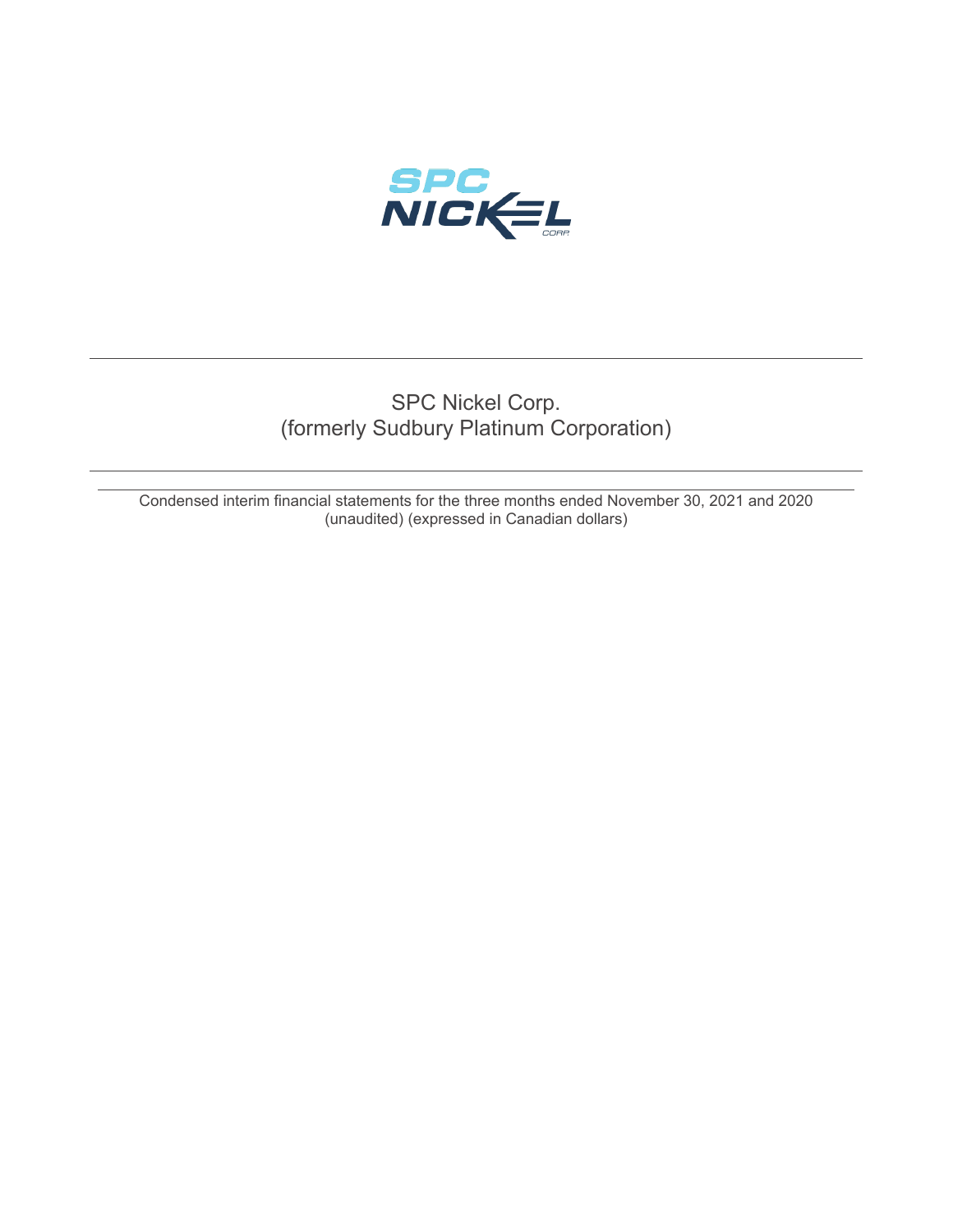# **NOTICE TO READER**

The condensed interim financial statements of SPC Nickel Corp. as at, and for the three month period ended, November 30, 2021 have been compiled by management.

No audit or review to verify the accuracy or completeness of the information contained in these financial statements has been performed. Readers are cautioned that these statements may not be appropriate for their purposes.

January 19, 2022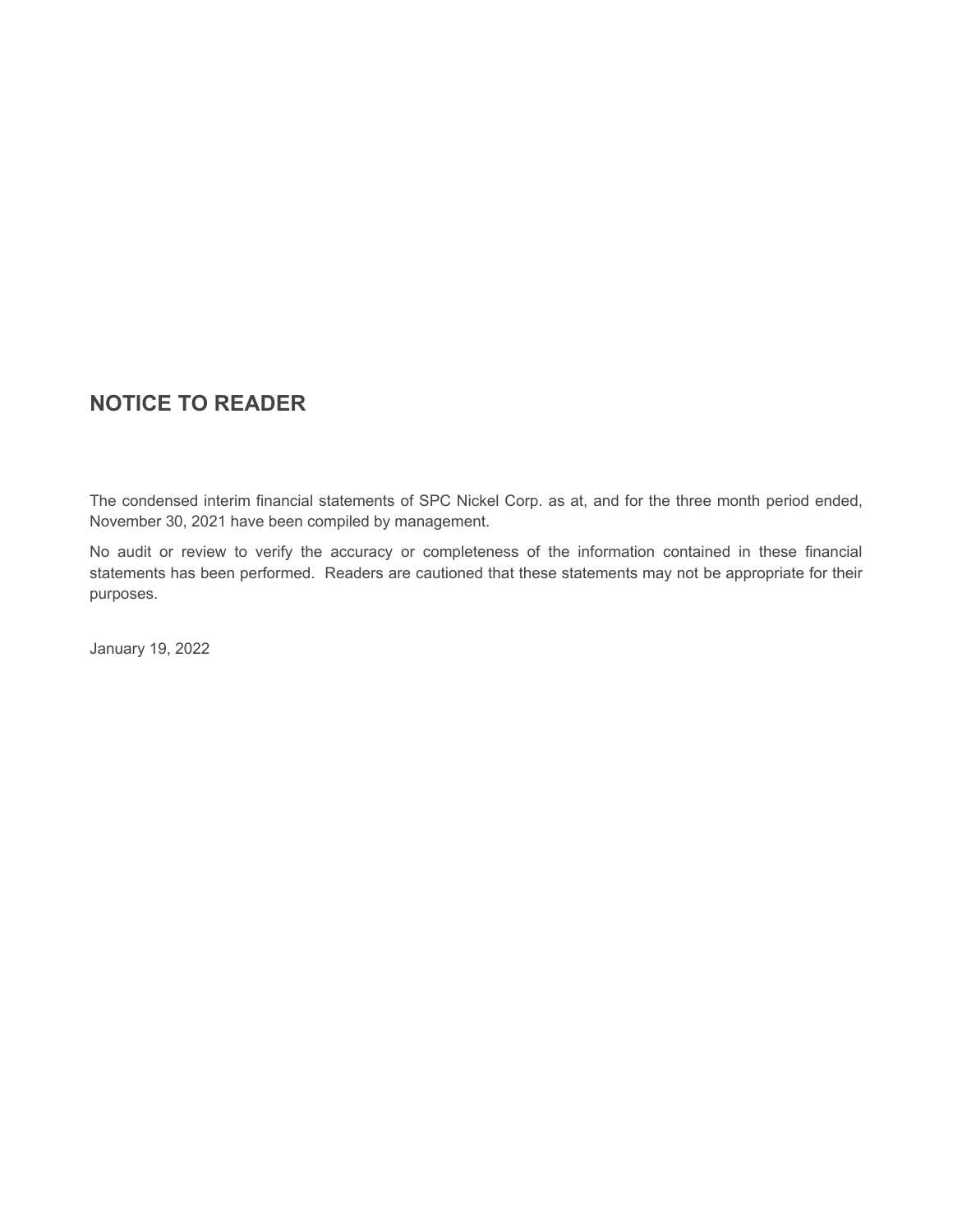

# **Table of Contents**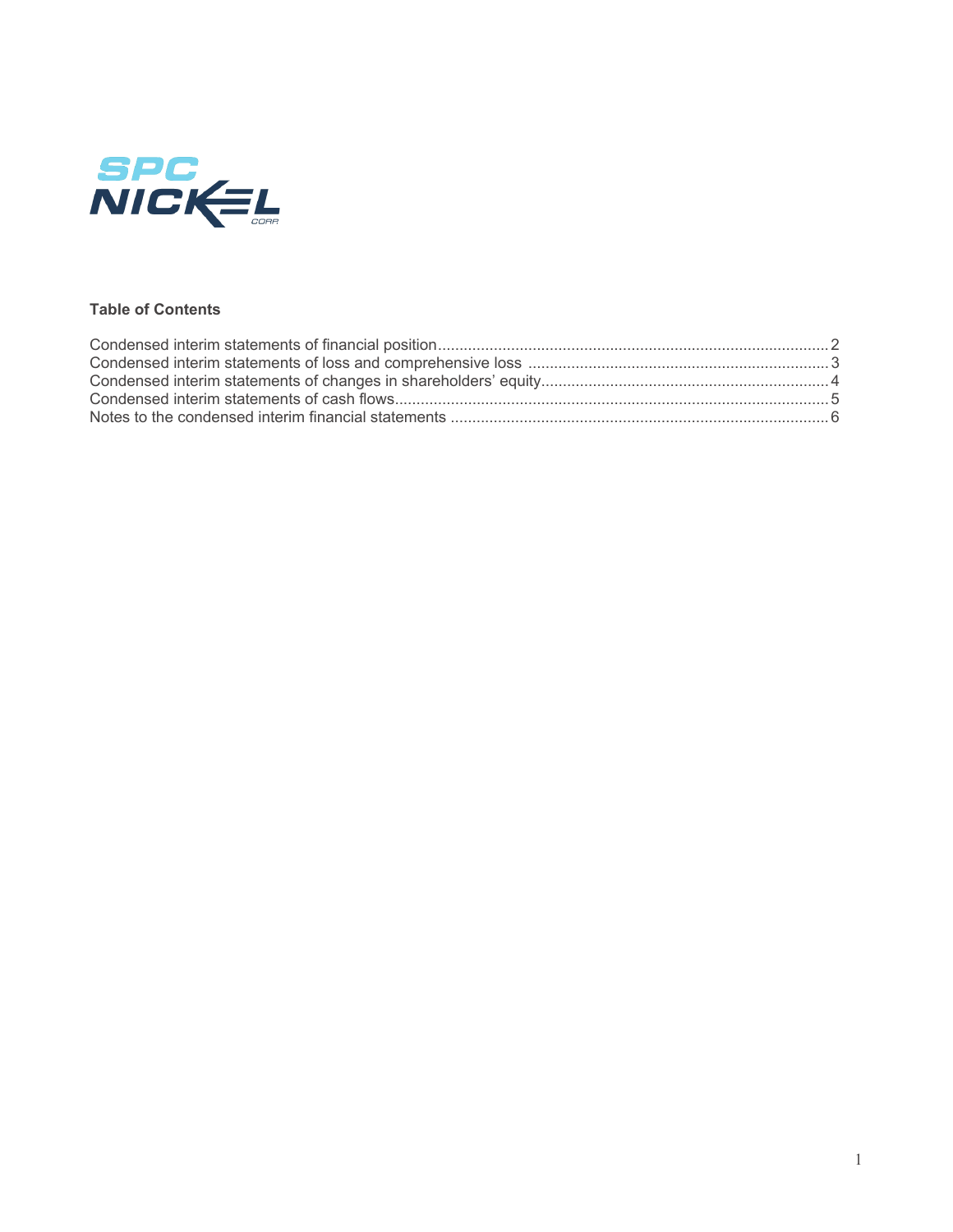# **SPC Nickel Corp. (formerly Sudbury Platinum Corporation) DRAFT Condensed Interim Statements of Financial Position (Unaudited) (Expressed in Canadian dollars)**

|                                            |                | November 30,   | August 31,     |
|--------------------------------------------|----------------|----------------|----------------|
|                                            | <b>Notes</b>   | 2021           | 2021           |
|                                            |                | \$             | \$             |
| <b>Assets</b>                              |                |                |                |
| <b>Current assets</b>                      |                |                |                |
| Cash                                       |                | 3,582,888      | 5,335,752      |
| Restricted cash equivalents                | $\overline{4}$ | 100,303        | 100,191        |
| Amounts receivable                         |                | 208,538        | 369,619        |
| Prepaid expenses                           |                | 40,979         | 54,228         |
| Current portion of net investment lease    |                | 29,402         | 28,679         |
| <b>Total current assets</b>                |                | 3,962,110      | 5,888,469      |
|                                            |                |                |                |
| Net investment in lease                    |                | 7,819          | 15,446         |
| Capital assets                             |                | 78,966         | 86,173         |
| Right of use assets                        |                | 93,596         | 94,293         |
| <b>Total assets</b>                        |                | 4,142,492      | 6,084,381      |
|                                            |                |                |                |
| <b>Liabilities</b>                         |                |                |                |
| <b>Current liabilities</b>                 |                |                |                |
| Accounts payable and accrued liabilities   | $\overline{7}$ | 401,929        | 1,161,828      |
| Current portion of lease obligation        | 5              | 24,659         | 24,053         |
| <b>Total current liabilities</b>           |                | 426,588        | 1,185,881      |
|                                            |                |                |                |
| Lease obligation                           | 5              | 107,346        | 113,743        |
| <b>Total liabilities</b>                   |                | 533,934        | 1,299,624      |
|                                            |                |                |                |
| <b>Shareholders' equity</b>                |                |                |                |
| Share capital                              | $6\phantom{1}$ | 16,756,064     | 16,756,064     |
| <b>Warrants reserve</b>                    | 6(d)           | 652,344        | 634,344        |
| Options reserve                            | 6(c)           | 875,850        | 875,850        |
| Deficit                                    |                | (14, 675, 700) | (13, 481, 501) |
| <b>Total shareholders' equity</b>          |                | 3,608,558      | 4,784,757      |
|                                            |                |                |                |
|                                            |                |                |                |
| Total liabilities and shareholders' equity |                | 4,142,492      | 6,084,381      |

Going concern (Note 2) Commitments and contingencies (Notes 5 and 11)

Please see accompanying notes to the condensed interim financial statements

*The financial statements were approved by the Board of Directors on January 19, 2022 signed on its behalf by: "Olav Langelaar", Director "William Shaver", Director*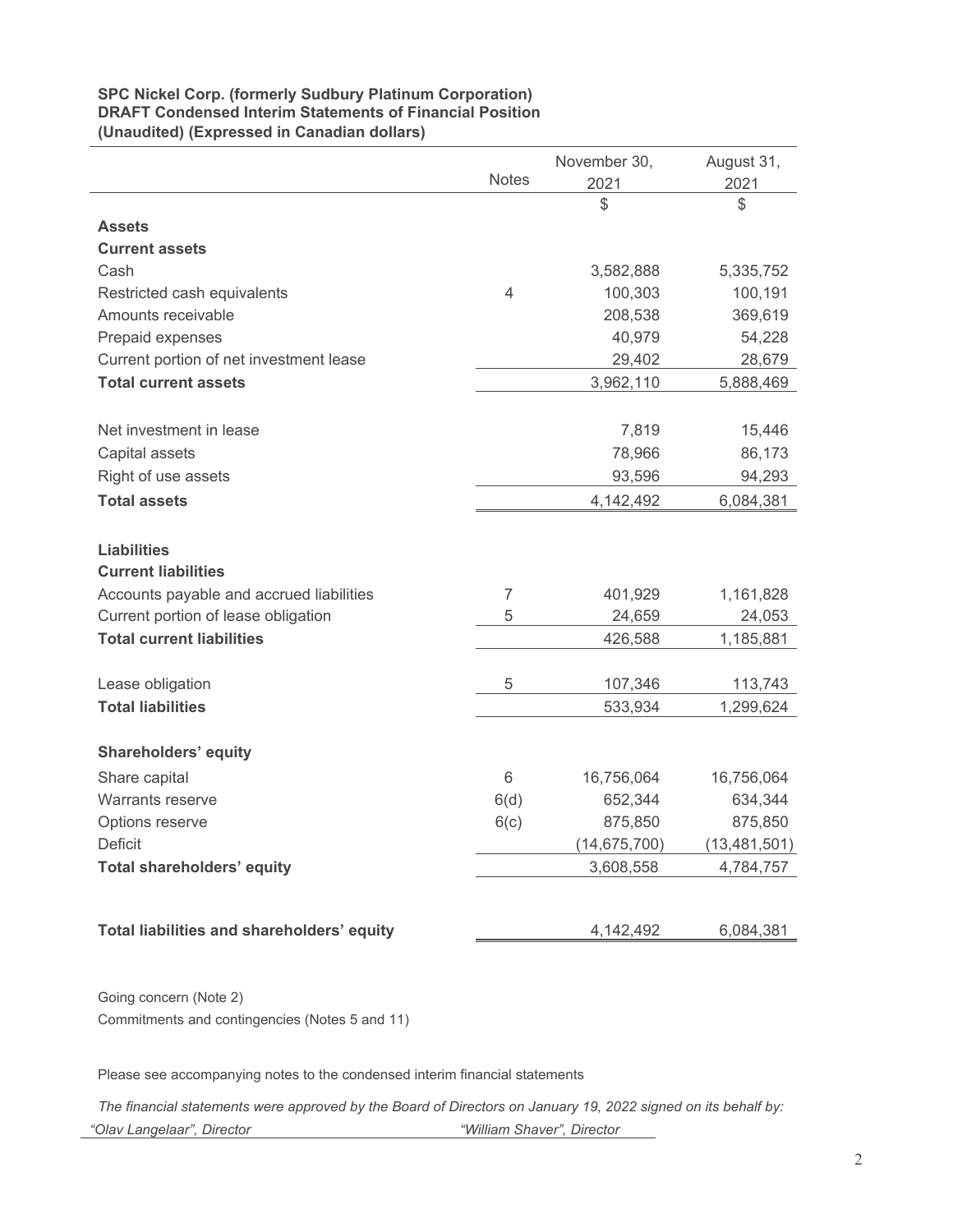# **SPC Nickel Corp. (formerly Sudbury Platinum Corporation) DRAFT Condensed Interim Statements of Loss and Comprehensive Loss (Unaudited) (Expressed in Canadian dollars)**

| For the Three Months Ended November 30,        | <b>Notes</b> | 2021          | 2020          |
|------------------------------------------------|--------------|---------------|---------------|
|                                                |              | $\mathcal{L}$ | $\mathcal{L}$ |
| <b>Expenses</b>                                |              |               |               |
| Exploration and evaluation expenditures        | $6(c)$ , 8   | 1,067,364     | 162,205       |
| Share based compensation                       | 6(c)         |               | 337,500       |
| Consultants                                    |              | 25,800        | 37,140        |
| Investor relations                             |              | 14,512        | 5,931         |
| Professional fees                              |              | 21,054        | 21,864        |
| Office and general                             |              | 62,762        | 25,293        |
| Right of use amortization                      |              | 696           |               |
| Depreciation                                   |              | 7,207         |               |
| <b>Total expenses</b>                          |              | 1,199,395     | 589,973       |
| <b>Other income</b>                            |              |               |               |
| Interest income                                |              | 4,150         | 68            |
| Sublease interest revenue                      |              | 1,046         |               |
|                                                |              |               |               |
| Net loss and comprehensive loss for the period |              | 1,194,199     | 589,905       |
|                                                |              |               |               |
| Loss per share                                 |              |               |               |
| Basic and diluted                              |              | 0.01          | 0.01          |
| Weighted average number of shares              |              |               |               |
| outstanding                                    |              |               |               |
| Basic and diluted                              |              | 102,191,636   | 64,361,515    |

Please see accompanying notes to the condensed interim financial statements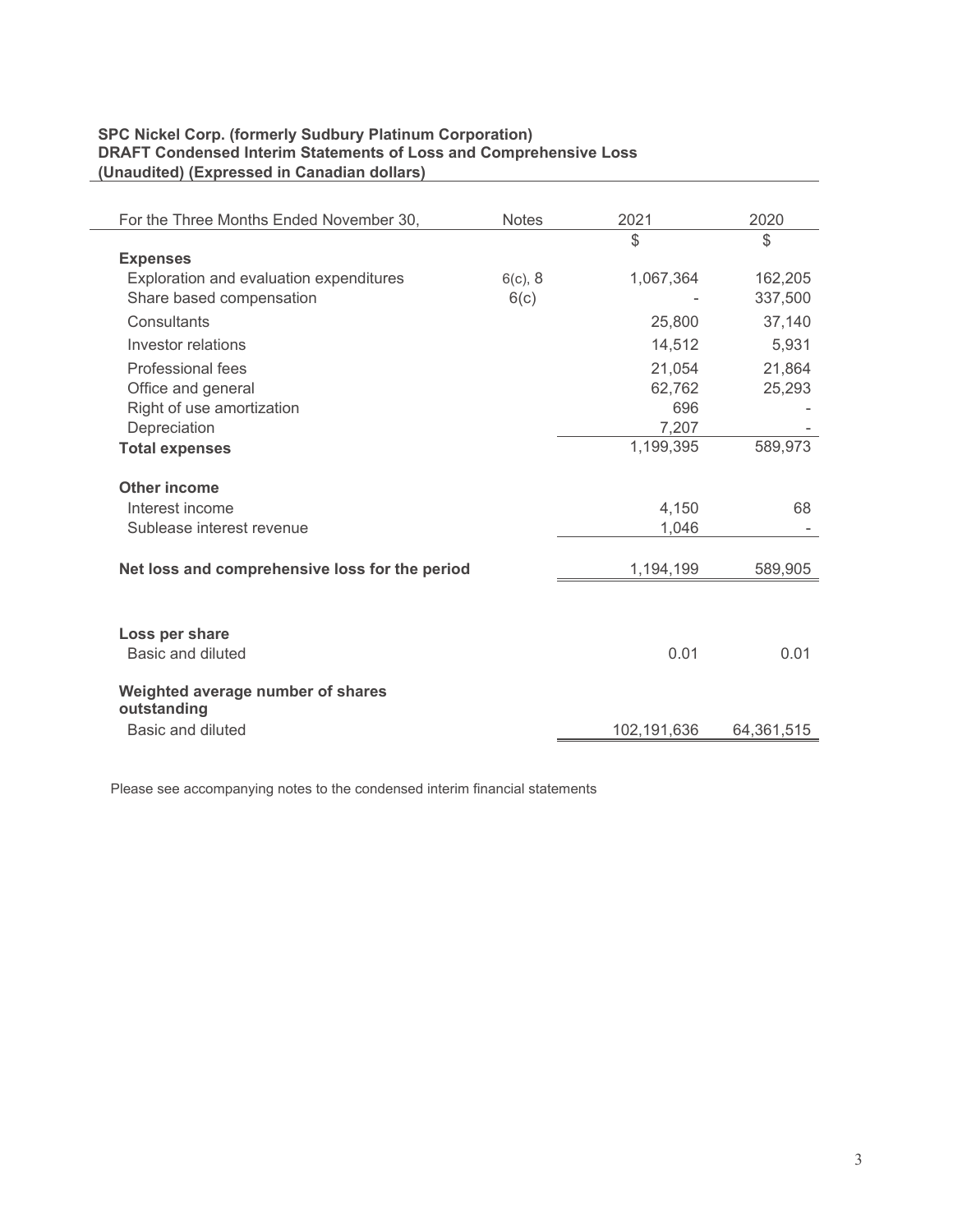### **SPC Nickel Corp. (formerly Sudbury Platinum Corporation) DRAFT Condensed Interim Statements of Changes in Shareholders' Equity (Unaudited) (Expressed in Canadian dollars)**

|                                                     | <b>Not</b> | Capital      | <b>Share</b>             | <b>Options</b>           | <b>Warrants</b>                                      |                |                       |
|-----------------------------------------------------|------------|--------------|--------------------------|--------------------------|------------------------------------------------------|----------------|-----------------------|
|                                                     | es         | <b>Stock</b> | Capital                  | reserve                  | reserve                                              | <b>Deficit</b> | <b>Total</b>          |
|                                                     |            | #            | \$                       | \$                       | \$                                                   | \$             | \$                    |
| Balance, August 31, 2020                            |            | 64,361,515   | 10,220,252               | 437,550                  | 196.586                                              | (9, 171, 338)  | 1,683,050             |
| Net loss for the period<br>Stock based compensation | 6(c)       |              | $\overline{\phantom{a}}$ | 337,500                  | $\overline{\phantom{a}}$<br>$\overline{\phantom{a}}$ | (589, 905)     | (589, 905)<br>337,500 |
|                                                     |            |              |                          |                          |                                                      |                |                       |
| Balance, November 30, 2020                          |            | 64,361,515   | 10,220,252               | 775,050                  | 196,586                                              | (9,761,243)    | 1,430,645             |
|                                                     |            |              |                          |                          |                                                      |                |                       |
| Balance, August 31, 2021                            |            | 102,191,636  | 16,756,064               | 875.850                  | 634.344                                              | (13, 481, 501) | 4,784,757             |
| Net loss for the period                             |            |              |                          |                          | $\overline{\phantom{a}}$                             | (1, 194, 199)  | (1, 194, 199)         |
| Warrants issued for properties                      |            |              |                          | $\overline{\phantom{a}}$ | 18,000                                               |                | 18,000                |
| Balance, November 30, 2021                          |            | 102,191,636  | 16.756.064               | 875.850                  | 652.344                                              | (14.675.700)   | 3,608,558             |

Please see accompanying notes to the condensed interim financial statements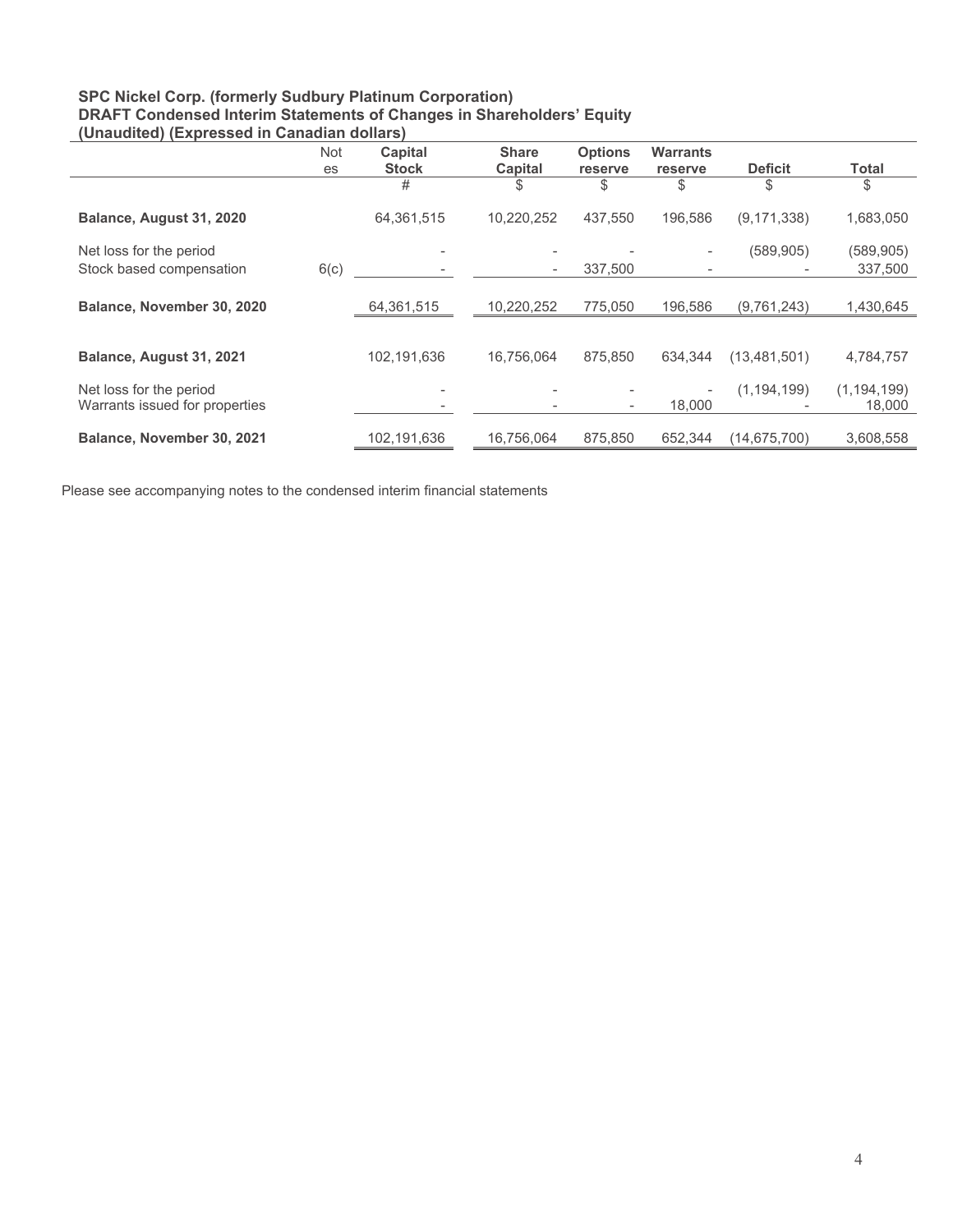# **SPC Nickel Corp. (formerly Sudbury Platinum Corporation) DRAFT Condensed Interim Statements of Cash Flows (Unaudited) (Expressed in Canadian dollars)**

| <u>911au 1110au - Api 0990a 111 0aniadian aonai 9</u> |              |               |            |
|-------------------------------------------------------|--------------|---------------|------------|
|                                                       |              | 2021          | 2020       |
| For the Three Months Ended November 30,               | <b>Notes</b> | \$            | \$         |
|                                                       |              |               |            |
| <b>Operating Activities</b>                           |              |               |            |
| Net loss for the period                               |              | (1, 194, 199) | (589, 905) |
| Adjustments for                                       |              |               |            |
| Stock-based compensation                              | 6(c)         |               | 337,500    |
| Warrants issued as exploration and evaluation expense |              | 18,000        |            |
| Depreciation                                          |              | 7,207         |            |
| Right of use asset amortization                       |              | 696           |            |
|                                                       |              | (1, 168, 296) | (252, 405) |
| Net change in non-cash working capital accounts       |              |               |            |
| Prepaid expenses                                      |              | 13,249        | 3,893      |
| Accounts receivable                                   |              | 161,081       | 6,587      |
| Accounts payable and accrued liabilities              |              | (759, 899)    | 69,923     |
| Cash flows used in operating activities               |              | (1,753,865)   | (172,002)  |
| <b>Investing Activities</b>                           |              |               |            |
| Restricted cash                                       |              | (112)         | (67)       |
| Net investment in lease                               |              | 6,904         |            |
| Cash flows used in investing activities               |              | 6,792         | (67)       |
| <b>Financing Activities</b>                           |              |               |            |
| Subscription receipts received                        |              |               | 951,749    |
| Lease obligation                                      |              | (5, 791)      |            |
| Cash flows used in financing activities               |              | (5, 791)      | 951,749    |
| Net increase (decrease) in cash and cash equivalents  |              | (1,752,864)   | 779,680    |
| Cash, beginning of period                             |              | 5,335,752     | 1,783,513  |
| Cash, end of period                                   |              | 3,582,888     | 2,563,193  |

Please see accompanying notes to the condensed interim financial statements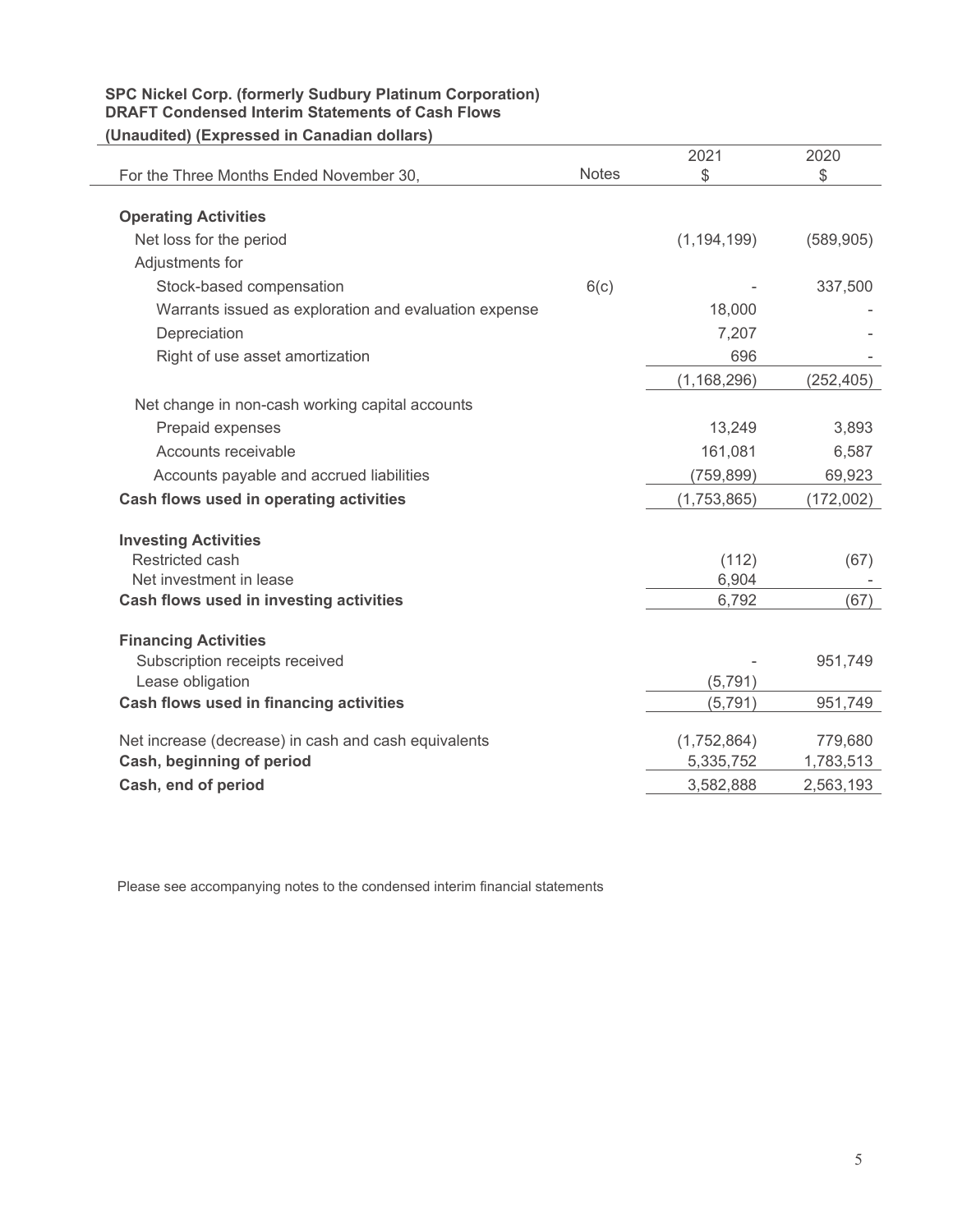# **1. Nature of Operations**

SPC Nickel Corp. ("SPC" or the "Company"), is a junior mining exploration company engaged in the acquisition, exploration and development of mineral properties located in Canada. The Company's registered office is 100 King Street West, 1 First Canadian Place, Suite 6200, Toronto, Ontario, M5X 1B8.

# **2. Going Concern**

These financial statements have been prepared using accounting policies applicable to a going concern, which contemplate the realization of assets and settlement of liabilities in the normal course of business as they become due. The business of mining and exploring for minerals involves a high degree of risk and there can be no assurance that current exploration programmes will result in profitable mining operations. The Company's continued existence is dependent upon the preservation of its interests in the underlying properties, the discovery of economically recoverable reserves and the achievement of the Company's ability to dispose of its interests on an advantageous basis.

Although the Company has taken steps to verify title to the properties on which it is conducting exploration and in which it has an interest in accordance with industry standards to the current stage of exploration of such properties, these procedures do not guarantee the Company's title. Property title may be subject to government licensing requirements or regulations, unregistered prior agreements, unregistered claims, aboriginal claims, and non-compliance with regulatory requirements. The Company's property interests may also be subject to increases in taxes and royalties, renegotiation of contracts, currency exchange fluctuations and restrictions and political uncertainty.

These financial statements have been prepared in accordance with International Financial Reporting Standards ("IFRS") applicable to a going concern. Accordingly, they do not give effect to adjustments that would be necessary should the Company be unable to continue as a going concern and therefore be required to realize its assets and discharge its liabilities and commitments in other than the normal course of business and at amounts different from those presented in these financial statements. Such adjustments could be material.

The Company in part, raises capital for working capital and exploration and development of its properties. Because of continuing operating losses, the Company's continuance as a going concern is dependent on its ability to obtain adequate financing and to reach profitable levels of operation. It is not possible to predict whether financing efforts will be successful or if the Company will attain profitable levels of operation.

The Company has not yet realized profitable operations and has incurred significant losses to date resulting in a cumulative deficit of \$14,657,700 as at November 30, 2021 (August 31, 2021 - \$13,481,501). The Company's continued existence is dependent upon the achievement of profitable operations or the ability of the Company to raise alternative financing, if necessary. While the Company has been successful in securing financing in the past, there is no assurance that it will be able to do so in the future. These conditions indicate the existence of material uncertainties that cast significant doubt about the Company's ability to continue as a going concern.

The global outbreak of COVID-19 (coronavirus) has had a significant impact on businesses through restrictions put in place by the Canadian government regarding travel, business operations and isolations/quarantine orders. At this time, it is unknown the extent of the impact the COVID-19 outbreak may have on the Company as this will depend on future developments that are highly uncertain and that cannot be predicted with confidence. These uncertainties arise from the inability to predict the ultimate geographic spread of the disease and the duration of the outbreak, including the duration of travel restrictions, business closures or disruptions and quarantine/isolation measures that are currently, or may be put, in place by Canada and other countries to fight the virus. While the extent of the impact is unknown, we anticipate that this outbreak may cause supply chain disruptions, staff shortages and increased government regulations, all of which may negatively impact the Company's business and financial condition.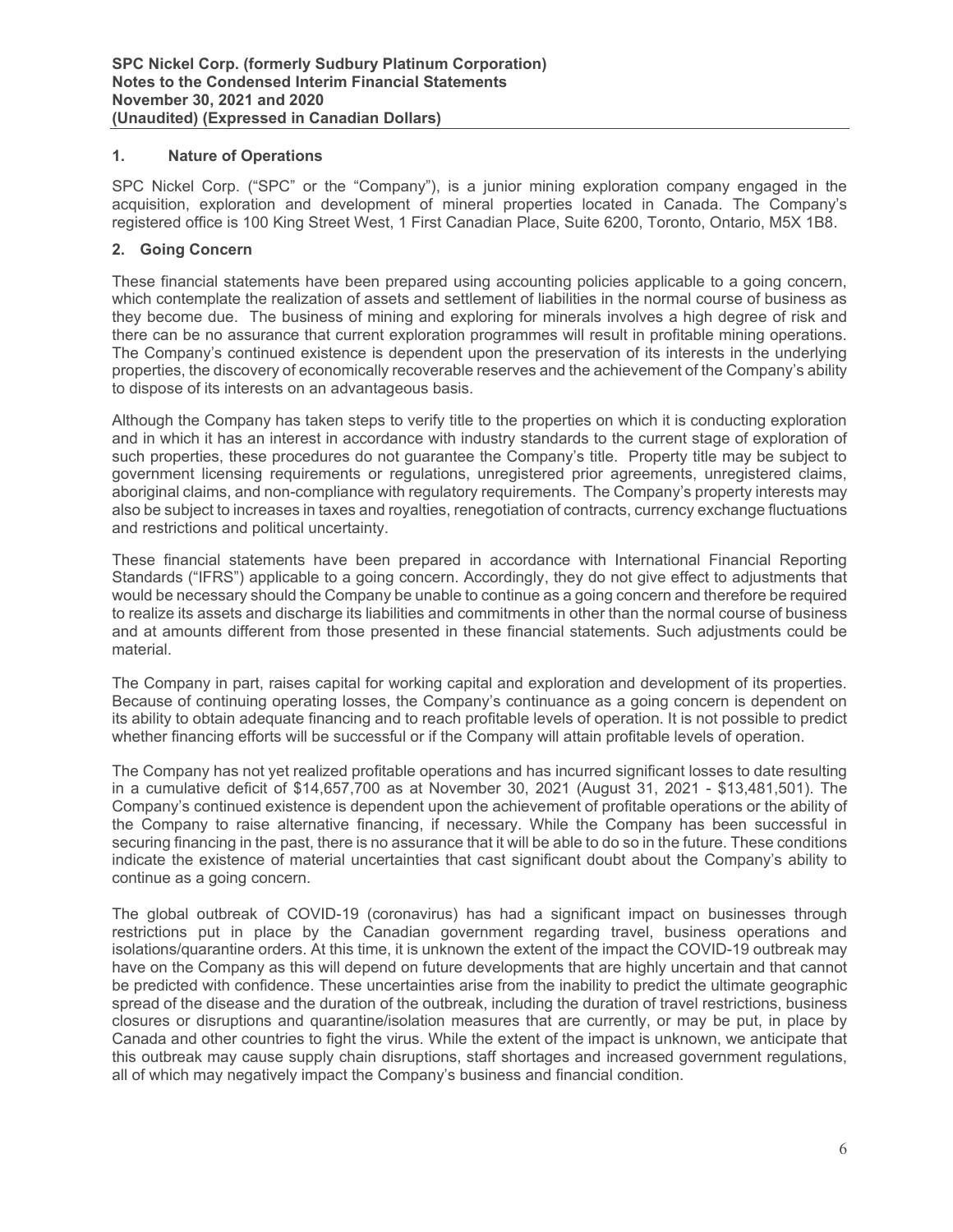# **3. Summary of Significant Accounting Policies**

# *Statement of Compliance*

These interim financial statements have been prepared in accordance with International Accounting Standard 34, ("IAS 34"), Interim Financial Reporting. These interim financial statements do not conform in all respects to the requirements of International Financial Reporting Standards ("IFRS") as issued by the International Accounting Standards Board ("IASB") for annual financial statements. Accordingly, these interim financial statements should be read in conjunction with the Company's August 31, 2021 financial statements.

These interim financial statements were approved by the Board of Directors of the Company on January 19, 2022

The policies set in the Company's annual financial statements for the year ended August 31, 2021 were consistently applied to all the periods presented unless otherwise noted below. Certain disclosures included in the annual financial statements have been condensed or omitted.

### *Basis of Measurement and Presentation*

These financial statements have been prepared on a historical cost basis, except for certain financial assets which are carried at fair value. In addition, these financial statements have been prepared using the accrual basis of accounting, except for cash flow information.

The preparation of financial statements in compliance with IFRS requires management to make certain critical accounting estimates. It also requires management to exercise judgment in applying the Company's accounting policies.

*Contingencies* 

See Note 11.

### *Critical Accounting Estimates and Judgments*

The preparation of financial statements in conformity with IFRS requires management to make estimates and assumptions that affect the reported amounts of assets and liabilities and disclosure of contingent assets and liabilities at the date of the financial statements and the reported amounts of revenues and expenses during the reporting period. Estimates and judgments are continually evaluated based on historical experience and other factors, including expectations of future events that are believed to be reasonable under the circumstances. In the future, actual experience may differ from these estimates and assumptions.

The effect of a change in an accounting estimate is recognized prospectively by including it in comprehensive loss in the year of the change, if the change affects that year only, or in the year of the change and future years, if the change affects both.

The areas which require management to make significant judgments, estimates and assumptions in determining carrying values include, but are not limited to:

### Income, Value Added, Withholding and Other Taxes

The Company is subject to income, value added, withholding and other taxes. Significant judgment is required in determining the Company's provisions for taxes. There are many transactions and calculations for which the ultimate tax determination is uncertain during the ordinary course of business. The Company recognizes liabilities for anticipated tax audit issues based on estimates of whether additional taxes will be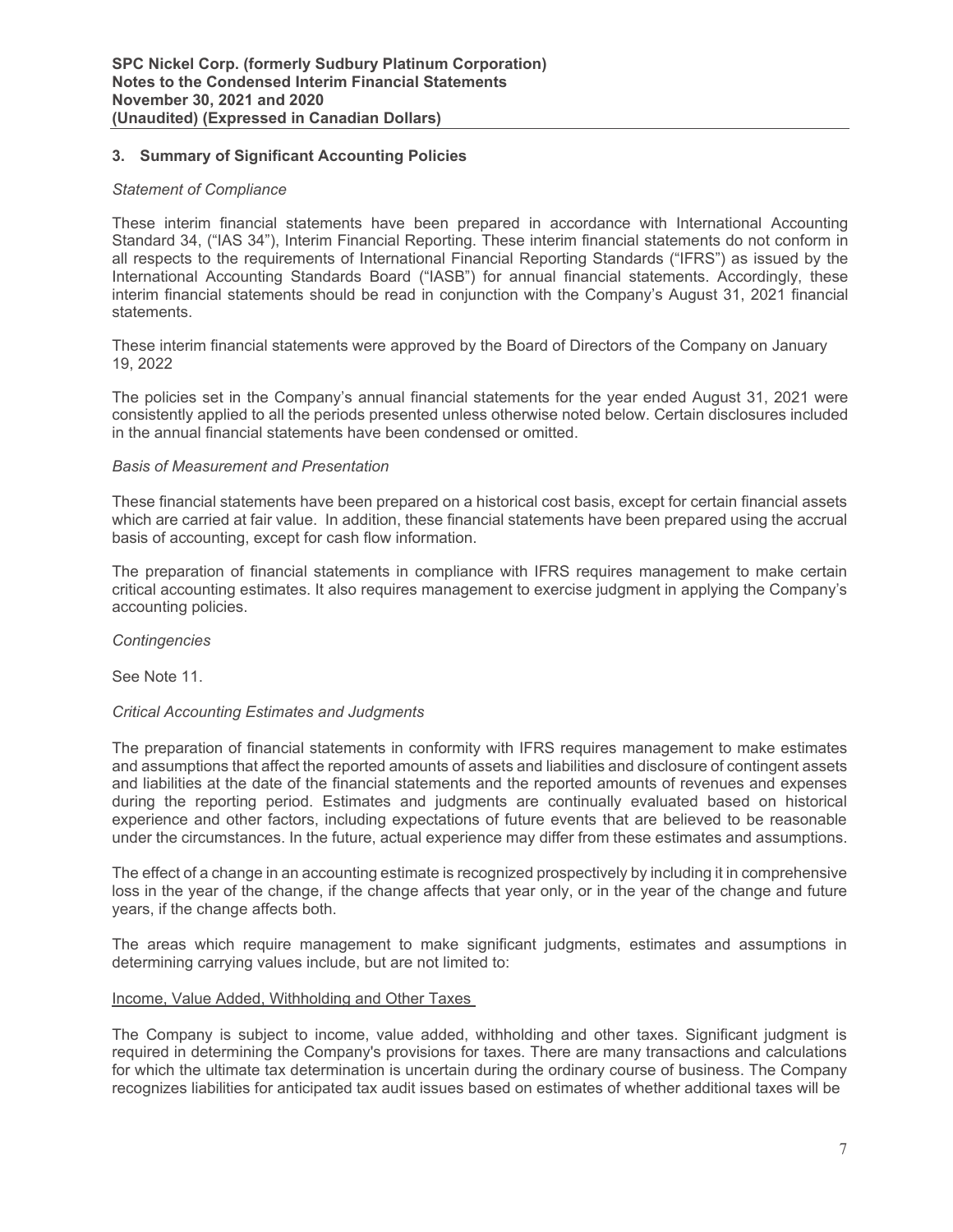# **3. Summary of Significant Accounting Policies - Continued**

#### *Critical Accounting Estimates and Judgments – continued*

### Income, Value Added, Withholding and Other Taxes - continued

due. The determination of the Company's income, value added, withholding and other tax liabilities requires interpretation of complex laws and regulations. The Company is also subject to tax regulations as they relate to flow-through financing arrangements. The Company's interpretation of taxation law as applied to transactions and activities may not coincide with the interpretation of the tax authorities. All tax related filings are subject to government audit and potential reassessment subsequent to the financial statement reporting period. Where the final tax outcome of these matters is different from the amounts that were initially recorded, such differences will impact the tax related accruals and deferred income tax provisions in the period in which such determination is made.

#### Share-Based Payments

Management determines costs for share-based payments using market-based valuation techniques. The fair value of the market-based and performance-based share awards are determined at the date of grant using generally accepted valuation techniques. Assumptions are made and judgment used in applying valuation techniques. These assumptions and judgments include estimating the future volatility of the stock price, expected dividend yield, future employee turnover rates and future employee stock option exercise behaviors and corporate performance. Such judgments and assumptions are inherently uncertain. Changes in these assumptions affect the fair value estimates. The expected volatility assumptions for the Company's option and warrant grants are based on comparable public companies.

#### Leases

The determination of the Company's lease liability and right-of-use asset depends on certain assumptions which includes the selection of the discount rate. The discount rate is set by referencing to the Company's incremental borrowing rate. Significant assumptions are required to be made when determining which borrowing rates to apply in this determination. Changes in the assumptions used may have a significant effect on the Company's financial statements.

### New standards not yet adopted and interpretations issued but not yet effective

Certain pronouncements were issued by the IASB or the IFRIC that are mandatory for accounting periods commencing on or after September 1, 2021. Many are not applicable or do not have a significant impact to the Company and have been excluded. The following have not yet been adopted and are being evaluated to determine their impact on the Company.

IAS 1 – Presentation of Financial Statements ("IAS 1") was amended in January 2020 to provide a more general approach to the classification of liabilities under IAS 1 based on the contractual arrangements in place at the reporting date. The amendments clarify that the classification of liabilities as current or noncurrent is based solely on a company's right to defer settlement at the reporting date. The right needs to be unconditional and must have substance. The amendments also clarify that the transfer of a company's own equity instruments is regarded as settlement of a liability, unless it results from the exercise of a conversion option meeting the definition of an equity instrument. The amendments are effective for annual periods beginning on January 1, 2023.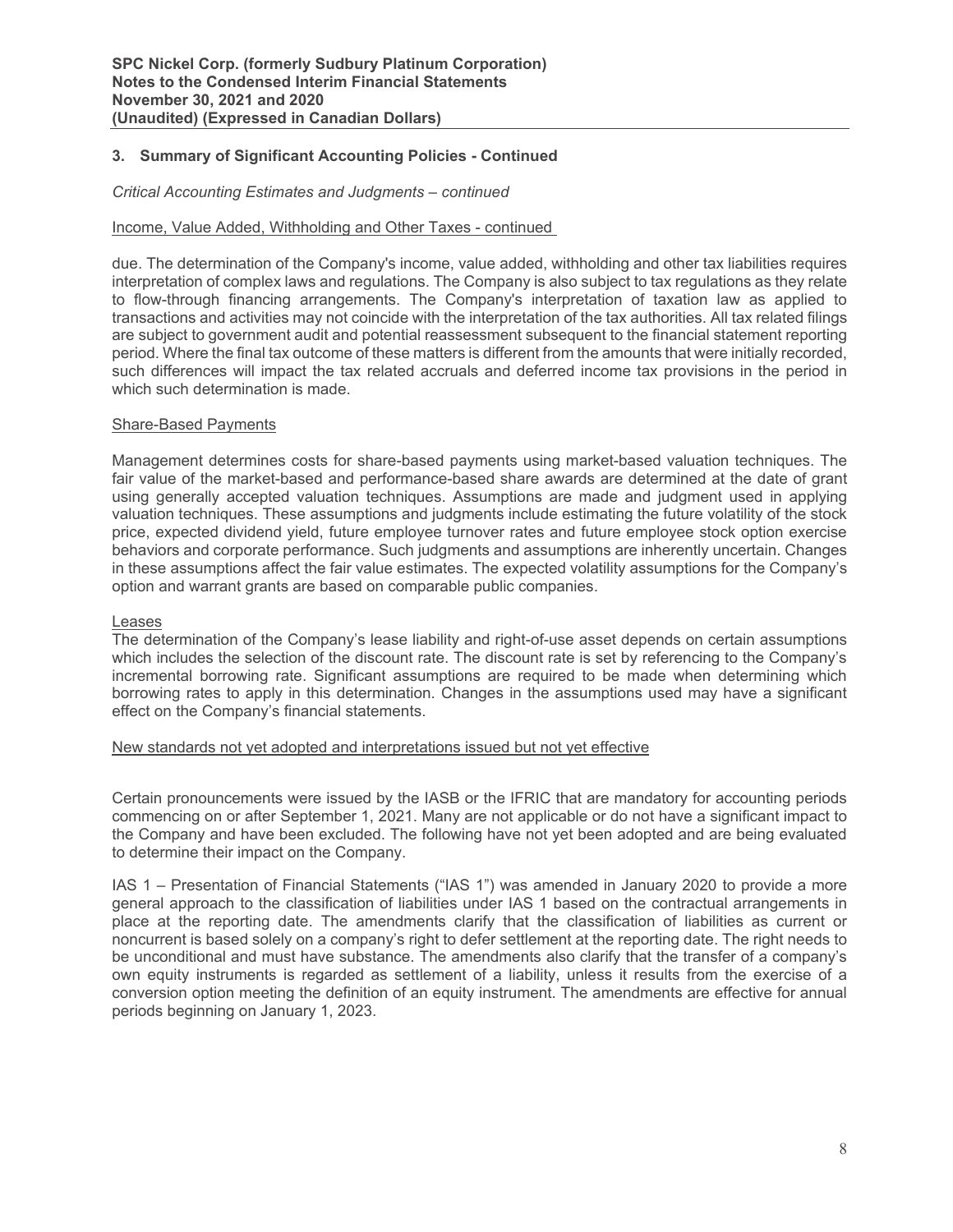# **3. Summary of Significant Accounting Policies - Continued**

### *Critical Accounting Estimates and Judgments – Continued*

#### New standards not yet adopted and interpretations issued but not yet effective - Continued

IAS 37 – Provisions, Contingent Liabilities, and Contingent Assets ("IAS 37") was amended. The amendments clarify that when assessing if a contract is onerous, the cost of fulfilling the contract includes all costs that relate directly to the contract – i.e. a full-cost approach. Such costs include both the incremental costs of the contract (i.e. costs a company would avoid if it did not have the contract) and an allocation of other direct costs incurred on activities required to fulfill the contract – e.g. contract management and supervision, or depreciation of equipment used in fulfilling the contract. The amendments are effective for annual periods beginning on January 1, 2022.

IAS 16 – Property, Plant and Equipment ("IAS 16") was amended. The amendments introduce new guidance, such that the proceeds from selling items before the related property, plant and equipment is available for its intended use can no longer be deducted from the cost. Instead, such proceeds are to be recognized in profit or loss, together with the costs of producing those items. The amendments are effective for annual periods beginning on January 1, 2022.

### **4. Restricted Cash Equivalents**

As at November 30, 2021, the Company held guaranteed investment certificates in the aggregate amount of \$100,303 (August 31, 2021 - \$100,191) as security for its corporate credit cards.

### **5. Lease obligation**

The following is a reconciliation from the undiscounted lease payment obligations to the lease obligation balance as at November 30, 2021:

Undiscounted lease payment obligations by year

| 2022                                    | 27,562    |
|-----------------------------------------|-----------|
| 2023                                    | 37,625    |
| 2024                                    | 38,500    |
| 2025                                    | 39,375    |
| 2026                                    | 20,215    |
| Total contractual cash flow obligations | 163,187   |
| Less interest expense                   | (31, 182) |
| Present value of lease obligations      | 132,005   |
| Less: current portion                   | (24, 659) |
| Balance, November 30, 2021              | 107,346   |

### **6. Share Capital**

### **a) Authorized**

An unlimited number of common shares with no par value.

An unlimited number of preferred shares, non-voting, non-participating, retractable, redeemable.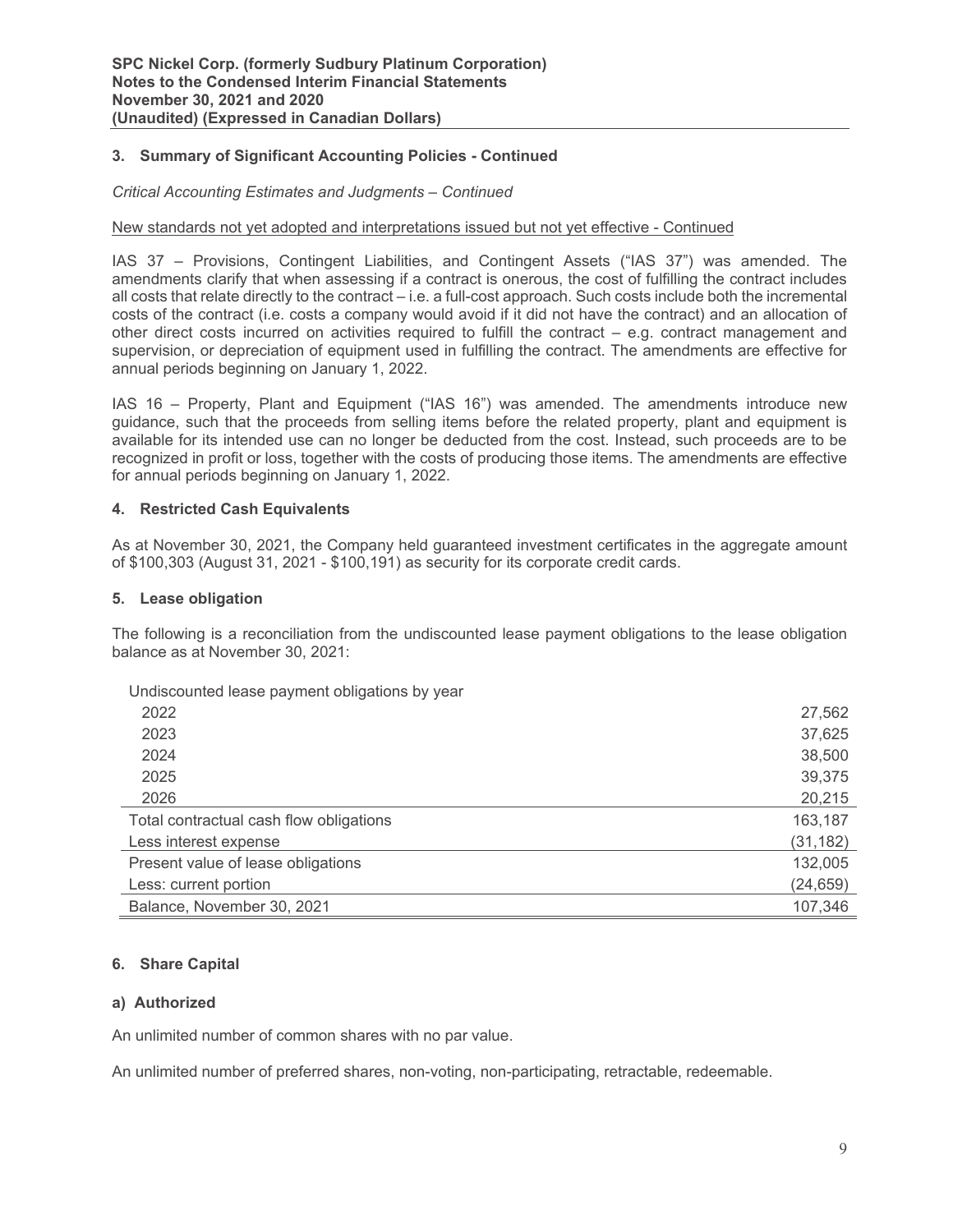# **6. Share capital - Continued**

# **b) Transactions**

(i) Three-month period ended November 30, 2021

There were no transactions completed during the period.

(ii) Three-month period ended November 30, 2020

There were no transactions completed during the period.

# **c) Stock Options**

The Company has a stock option plan (the "Plan") for its directors, officers, consultants and key employees under which the Company may grant options to acquire a maximum number of 10% of the total issued and outstanding common shares of the Company. These options are non-transferrable and are valid for a maximum of 5 years from the date of issue. Vesting terms and conditions are determined by the Board of Directors at the time of the grant. The exercise price of the options is fixed by the Board of Directors of the Company at the time of the grant at the market price of the common shares. Expected volatility has been determined using the share price of the comparable companies for the period equivalent to the life of the options prior to grant date.

On October 21, 2020, the Company granted 2,250,000 incentive stock options to directors, management and employees of the Company, exercisable at \$0.16 per share for a period of 5 years. The grant date fair value of \$0.15 per option was estimated using the Black-Scholes option pricing model based on the following assumptions: expected life of 5 years, expected volatility of 160% based on comparative companies for an equivalent period, expected dividend yield of 0%, and a risk-free interest rate of 0.05%. The options vested immediately. Directors and officers of the Company received 2,150,000 of the granted options for a grant date fair value of \$322,500.

On December 9, 2020, the Company extended the expiry date of 775,000 incentive stock options, which would otherwise have expired on March 30, 2021, to March 30, 2022.

On April 13, 2021, the Company granted 340,000 incentive stock options to a director and certain employees of the Company, exercisable at \$0.32 per share for a period of 5 years. The grant date fair value of \$0.30 per option was estimated using the Black-Scholes option pricing model based on the following assumptions: expected life of 5 years, expected volatility of 161%, expected dividend yield of 0%, and risk free interest rate of 0.01%. The options vested immediately. The director of the Company received 300,000 of the granted options for a grant date fair value of \$96,000.

At November 30, 2021, the following options were outstanding and available to be exercised:

|                   |               | <b>Exercise</b> |                   | Remaining | <b>Grant Date</b> |
|-------------------|---------------|-----------------|-------------------|-----------|-------------------|
| <b>Grant Date</b> | <b>Number</b> | Price           | Expiration        | Years     | <b>Fair Value</b> |
| March 30, 2016    | 775,000       | \$0.30          | March 30, 2022    | 0.33      | \$0.27            |
| April 10, 2017    | 775,000       | \$0.20          | April 10, 2022    | 0.36      | \$0.18            |
| December 12, 2018 | 740,000       | \$0.20          | December 12, 2023 | 2.03      | \$0.12            |
| October 21, 2020  | 2,250,000     | \$0.16          | October 21, 2025  | 3.89      | \$0.15            |
| April 13, 2021    | 340,000       | \$0.32          | April 13, 2026    | 4.37      | \$0.15            |
|                   | 4,880,000     | \$0.21          |                   | 2.52      | \$0.17            |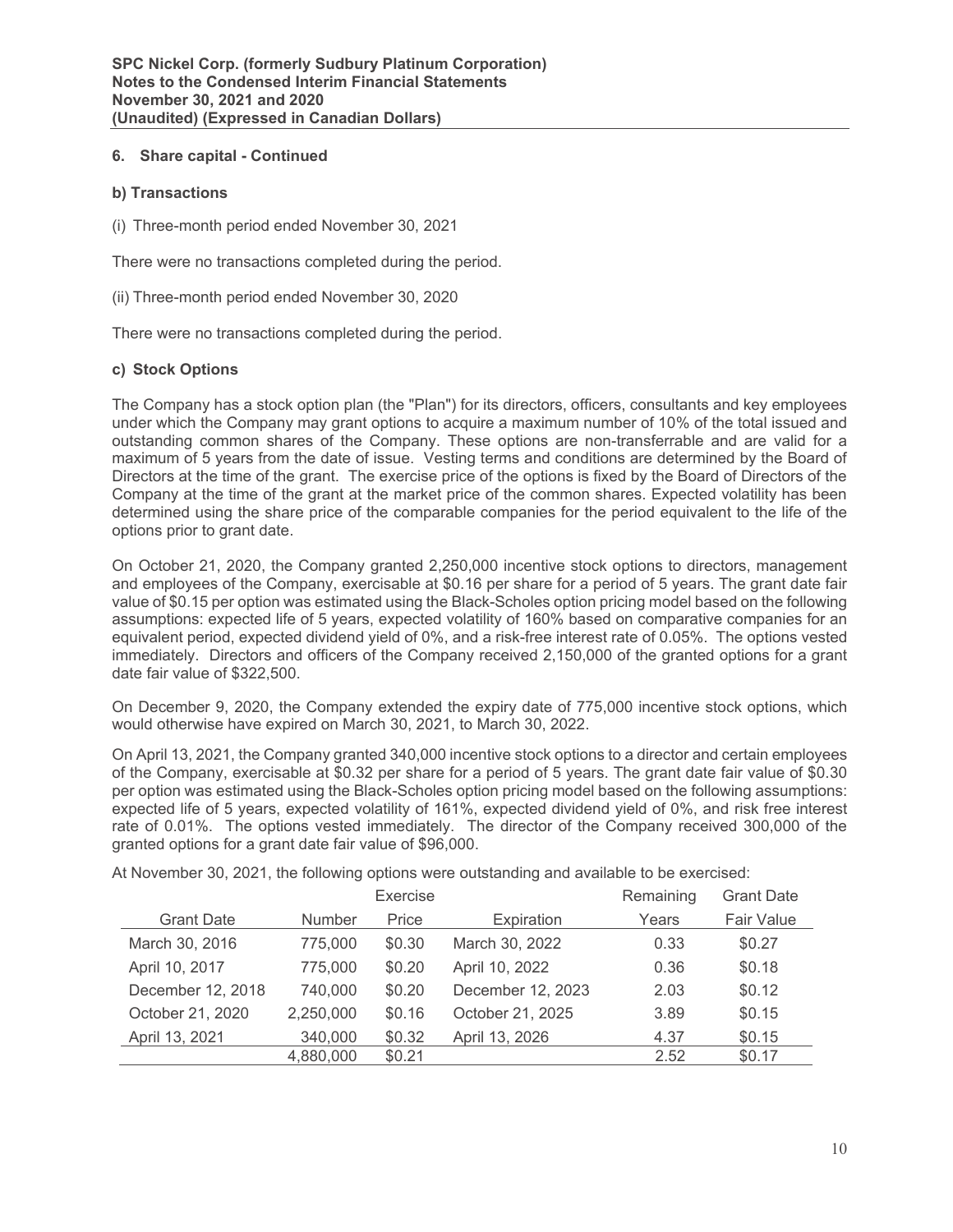# **6. Share Capital - Continued**

# **c) Stock Options - Continued**

There were no stock option transactions occurring during the three-month period ended November 30, 2021. A summary of stock option activity during the three-month period ended November 30, 2020 is as follows:

|                                 | Number of   |                       |
|---------------------------------|-------------|-----------------------|
|                                 | Issued and  | Weighted              |
|                                 | Outstanding | Average               |
|                                 | Options     | <b>Exercise Price</b> |
| Outstanding - August 31, 2020   | 2,290,000   | \$0.23                |
| Granted                         | 2,250,000   | \$0.16                |
| Outstanding - November 30, 2020 | 4,540,000   | \$0.20                |

# **d) Warrants**

A summary of warrant activity during the three-month period ended November 30, 2021 is as follows:

|                                 | Number of   |                       |
|---------------------------------|-------------|-----------------------|
|                                 | Issued and  | Weighted              |
|                                 | Outstanding | Average               |
|                                 | Options     | <b>Exercise Price</b> |
| Outstanding - August 31, 2021   | 6,002,380   | \$0.26                |
| <b>Expired</b>                  | (1,000,000) | \$0.25                |
| <b>Issued</b>                   | 100,000     | \$0.20                |
| Outstanding - November 30, 2021 | 5,102,380   | \$0.27                |

At November 30, 2021, warrants outstanding consisted of the following:

|                   |               | <b>Exercise</b> |                   | Remaining | <b>Grant Date</b> |
|-------------------|---------------|-----------------|-------------------|-----------|-------------------|
| <b>Grant Date</b> | <b>Number</b> | <b>Price</b>    | <b>Expiration</b> | Years     | <b>Fair Value</b> |
| June 22, 2018     | 2,316,820     | \$0.30          | June 22, 2022     | 0.56      | \$0.05            |
| August 19, 2020   | 510,975       | \$0.24          | August 19, 2023   | 1.72      | \$0.11            |
| August 21, 2020   | 246,600       | \$0.24          | August 21, 2023   | 1.72      | \$0.11            |
| December 2, 2020  | 1,927,985     | \$0.24          | December 2, 2023  | 2.01      | \$0.17            |
| November 22, 2021 | 100,000       | \$0.20          | November 22, 2024 | 2.98      | \$0.18            |
|                   | 5,102,380     | \$0.27          |                   | 1.33      |                   |

There were no warrant transactions occurring during the three-month period ended November 30, 2020.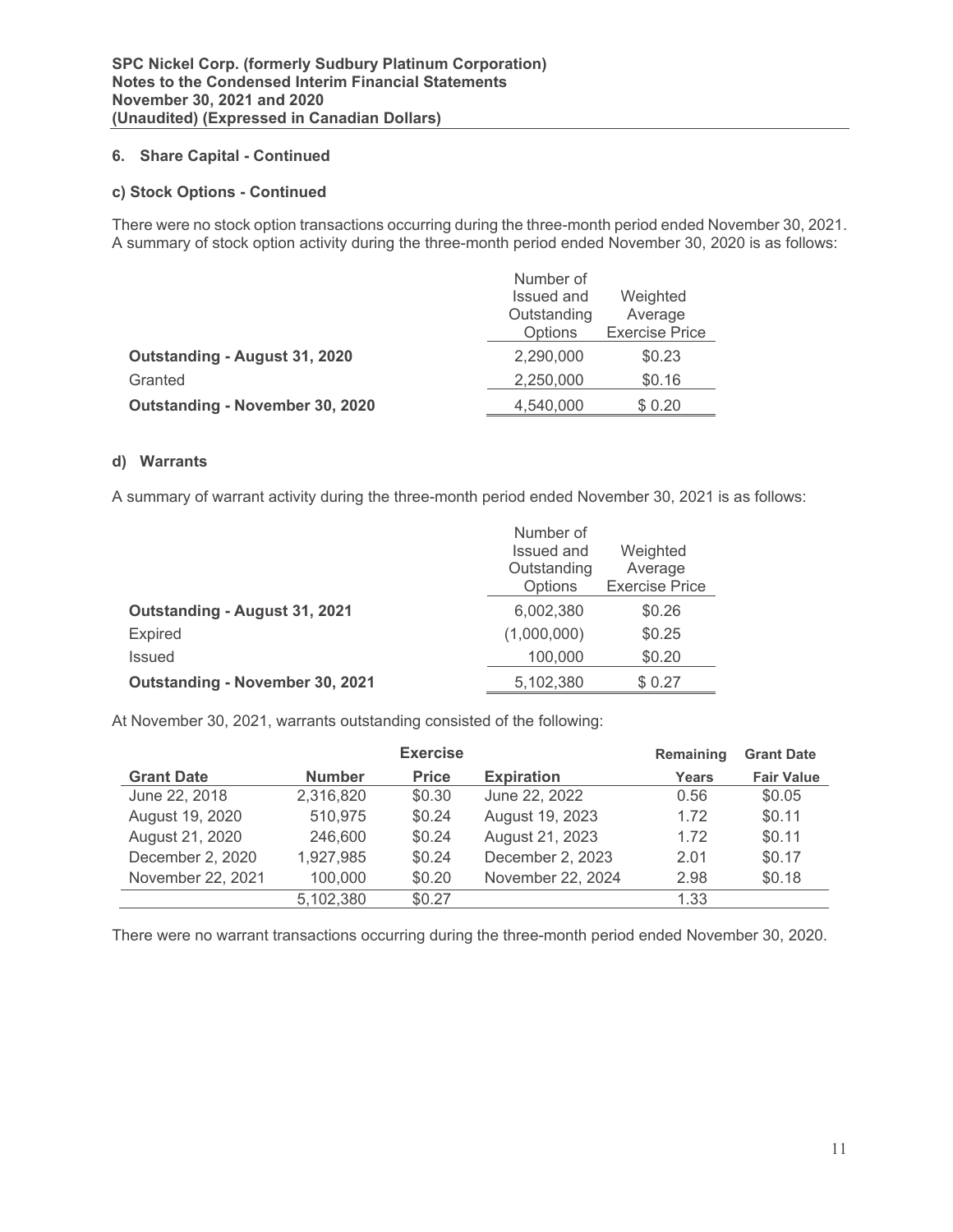# **7. Related Party Transactions**

In accordance with IAS 24, key management personnel are those having authority and responsibility for planning, directing and controlling the activities of the Company directly or indirectly, including any directors (executive and non-executive) of the Company.

The remuneration of directors and key management of the Company for the three-month periods ended November 30, 2021 and November 30, 2020 was as follows:

|                                                    | 2021      | 2020      |
|----------------------------------------------------|-----------|-----------|
| Short term benefits - consulting fees and salaries | \$ 65.781 | \$64,915  |
| Share based payments                               | -         | \$322,500 |
|                                                    | \$ 65.781 | \$387,415 |

Short term benefits are expensed as consultant fees and exploration and evaluation expenditures, as applicable.

During the three month period ended November 30, 2021, the Company also incurred cost reimbursements, management fees and exploration fees of \$Nil (November 30, 2020 - \$43,561) payable to Transition Metals Corp. ("TMC").

Included in accounts payable and accrued liabilities as at November 30, 2021, is \$10,919 (August 31, 2021 - \$2,783) owing to management and related companies. The amounts are unsecured, non-interest bearing, and are due on demand. Included in accounts receivable as at November 30, 2021, is \$5,919 (August 31, 2021 - \$6,479) receivable from TMC in respect of lease payments, which are unsecured, non-interest bearing, and due on demand

Also see notes 5 and 7.

# **8. Exploration Properties**

|                    | Three months ended |           |  |
|--------------------|--------------------|-----------|--|
|                    | November 30,       |           |  |
|                    | 2021               | 2020      |  |
| Aer Kidd           | \$855,865          | \$22,076  |  |
| Owen Nickel        |                    | 196       |  |
| Lockerby East      | 7,199              | 3,262     |  |
| Janes              | 40,816             | 136,671   |  |
| <b>Muskox</b>      | 156,378            |           |  |
| Project generation | 7,106              |           |  |
|                    | \$1,067,364        | \$162,205 |  |

# **a) Aer Kidd Property**

On August 19, 2014, SPC acquired a 100% interest in the mineral rights of the Aer-Kidd project for a cash payment of \$1,250,000.

The property remains subject to a pre-existing underlying agreement that provides a 3% Net Smelter Return royalty ("NSR") to a previous owner of which 1.5% NSR can be purchased for \$1,250,000. The underlying royalty arrangement includes advanced royalty bi-annual payments of \$50,000 which are deductible from future production royalties.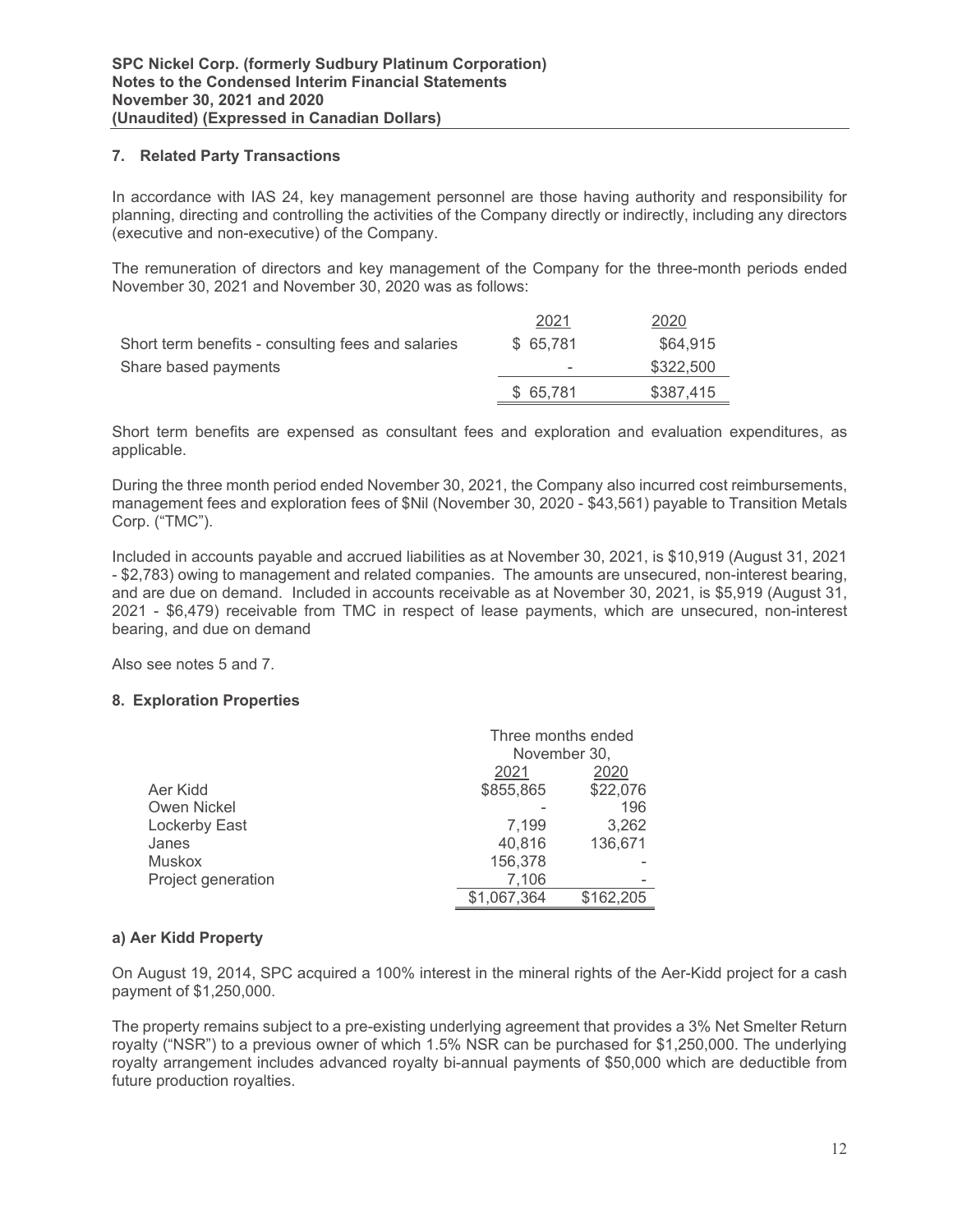# **8. Exploration Properties - continued**

# **a) Aer Kidd Property - continued**

SPC also has the option to purchase 100% of the property surface rights from the Greater City of Sudbury at any time prior to December 31, 2024 for a cash payment of \$250,000 and a further cash payment of \$250,000 if a mine is brought to commercial production on the property.

# **b) Owen Nickel Property**

The Company owns 100% interest in the Owen Nickel property. The property consists of certain staked and patented mining claims.

# **c) Lockerby East Property (Ni-Cu-PGM's)**

The company owns 100% interest in the Lockerby East property. The property consists of freehold patents located in the south range of the Sudbury Igneous Complex ("SIC"), Sudbury, Ontario including 100% of the Lockerby patents and 100% of the West Graham Property subject to a 1% NSR to the previous owner of the West Graham portion of the Property.

# **d) Janes Property**

On July 5, 2020, the Company entered into an option agreement to acquire a 100% interest in the Janes Property in Ontario. Pursuant to the terms of the option agreement, the Company retains the right and option to earn a 100% interest in the property by issuing \$355,000 in cash (\$6,000 paid) and an additional \$155,000 in shares (\$2,500 paid) over a 5 year period and incurring work expenditures of \$227,000 over a 5 year period. If the Company vests its interest, the Vendors would retain a 1% NSR on certain claims with the Company retaining the right to buy back a 0.5% NSR for \$500,000 and the remaining 0.5% for an additional \$500,000 up to the point of commercial production. Certain other claims are subject to a 2% NSR with the Company retaining the right to buy back a 1.0% NSR for \$1,000,000 and the remaining 1% for an additional \$500,000 up to the point of commercial production.

### **e) Muskox Property**

During the three month period ended November 30, 2021, the Company staked 11 mining claims and obtained 2 prospecting permits (collectively, the "Muskox Property") in respect of exploration properties located within the Muskox Intrusion in the Kugluktuk Region of Nunavut. Additionally, in a separate transaction, the Company acquired a 100% interest in a database related to the Muskox Intrusion in exchange for cash payment of \$94,600 (US\$75,000) and 100,000 warrants exercisable into common shares at an exercise price of \$0.20 per warrant for a period of three years from the effective date.

# **9. Capital Management**

The Company manages its shareholders' equity as capital, making adjustments based on available funds to support the acquisition, exploration and development of mineral properties. The Board of Directors does not establish quantitative return on capital criteria for management but rather relies on the expertise of the Company's management to sustain future development of the business.

The properties in which the Company currently has an interest are in the exploration stage and as such, the Company is dependent on external financing to fund its activities. In order to carry out the planned exploration as well as satisfy administrative costs, the Company will spend its existing working capital and raise additional funds, primarily through new equity issuances as needed. The Company will continue to assess new properties should sufficient geological or economic potential be demonstrated.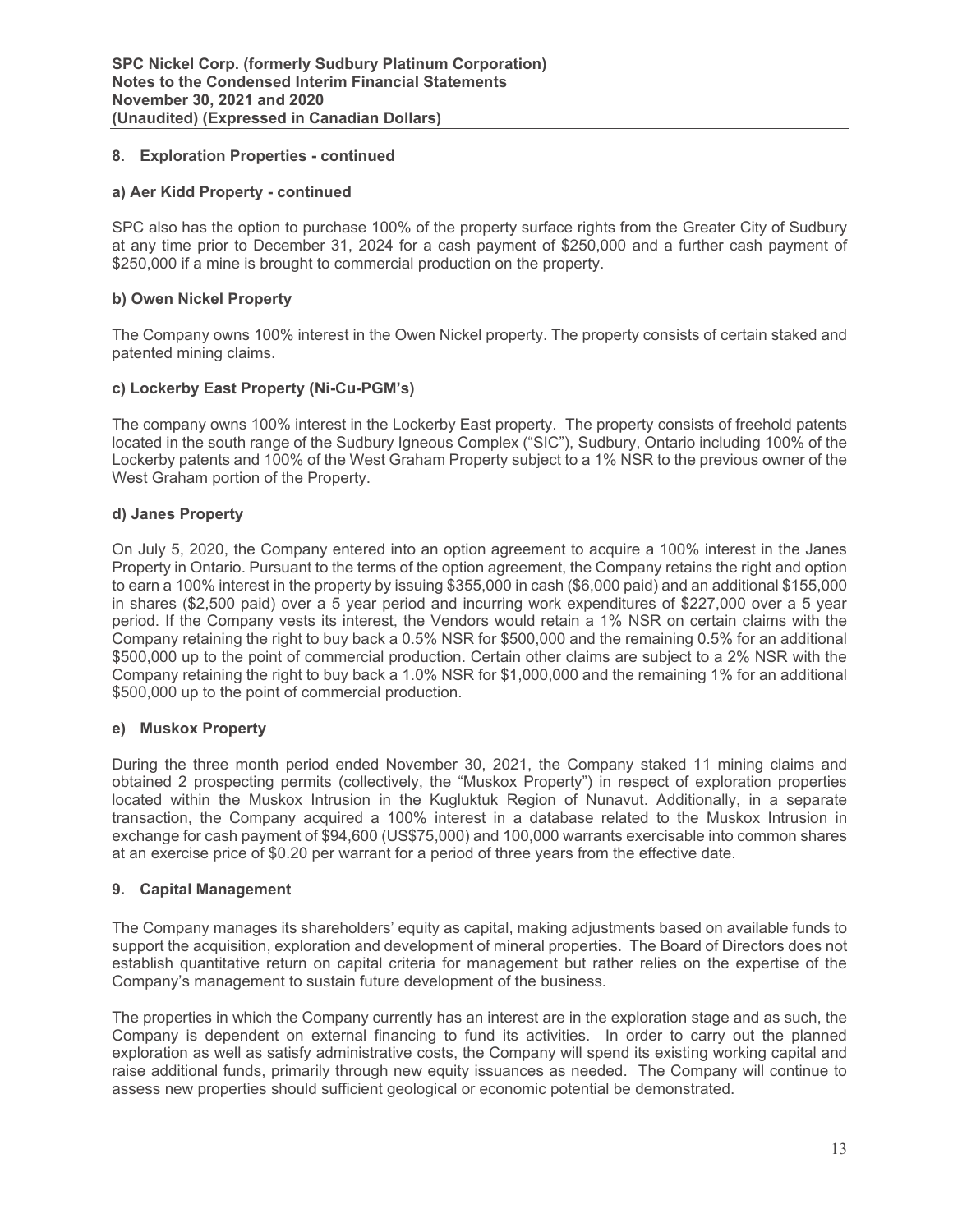### **9. Capital Management - continued**

Management reviews its capital management approach on an ongoing basis and believes that this approach is reasonable given the current size of the Company. There were no changes to its capital management approach during the periods ended November 30, 2021 and 2020.

The Company is not subject to any capital requirements imposed by a lending institution or regulatory body.

The Company's objective when managing capital is to safeguard the Company's ability to continue as a going concern. The Company is dependent on the capital markets to finance exploration and development activities.

Fair value estimates are made at the statement of financial position date based on relevant market information and information about the financial instruments. These estimates are subjective in nature and involve uncertainties in significant matters of judgment and therefore cannot be determined with precision. Changes in assumptions could significantly affect these estimates.

### **10. Financial Instruments and Financial Risk Factors**

The carrying amounts of the Company's current financial assets and liabilities approximate fair market value because of the limited term of these instruments.

The Company's risk exposures and the impact on the Company's financial instruments are summarized below. There have been no material changes in these risks, objectives, policies and procedures during the periods ended November 30, 2021 and August 31, 2021.

### *Credit Risk*

The Company's credit risk is primarily attributable to its amounts receivable. Amounts receivable consists of sales taxes due from the Federal Government of Canada. The Company has no significant concentration of credit risk arising from its operations. Management believes that the credit risk concentration with respect to financial instruments included in other assets is low.

### *Liquidity Risk*

The Company's approach to managing liquidity risk is to ensure that it will have sufficient liquidity to meet liabilities when due. As at November 30, 2021, the Company has current assets totalling \$3,962,110 (August 31, 2021 – \$5,888,469) to settle current liabilities of \$426,588 (August 31, 2021 – \$1,185,881).

### *Price Risk*

The Company is exposed to price risk with respect to commodity prices. The ability of the Company to develop its properties and the future profitability of the Company is directly related to the market price of certain minerals.

# *Interest Rate Risk*

The Company does not currently have any outstanding variable interest-bearing loans and, therefore, the Company is not exposed to interest rate risk through fluctuation in the prime interest rate.